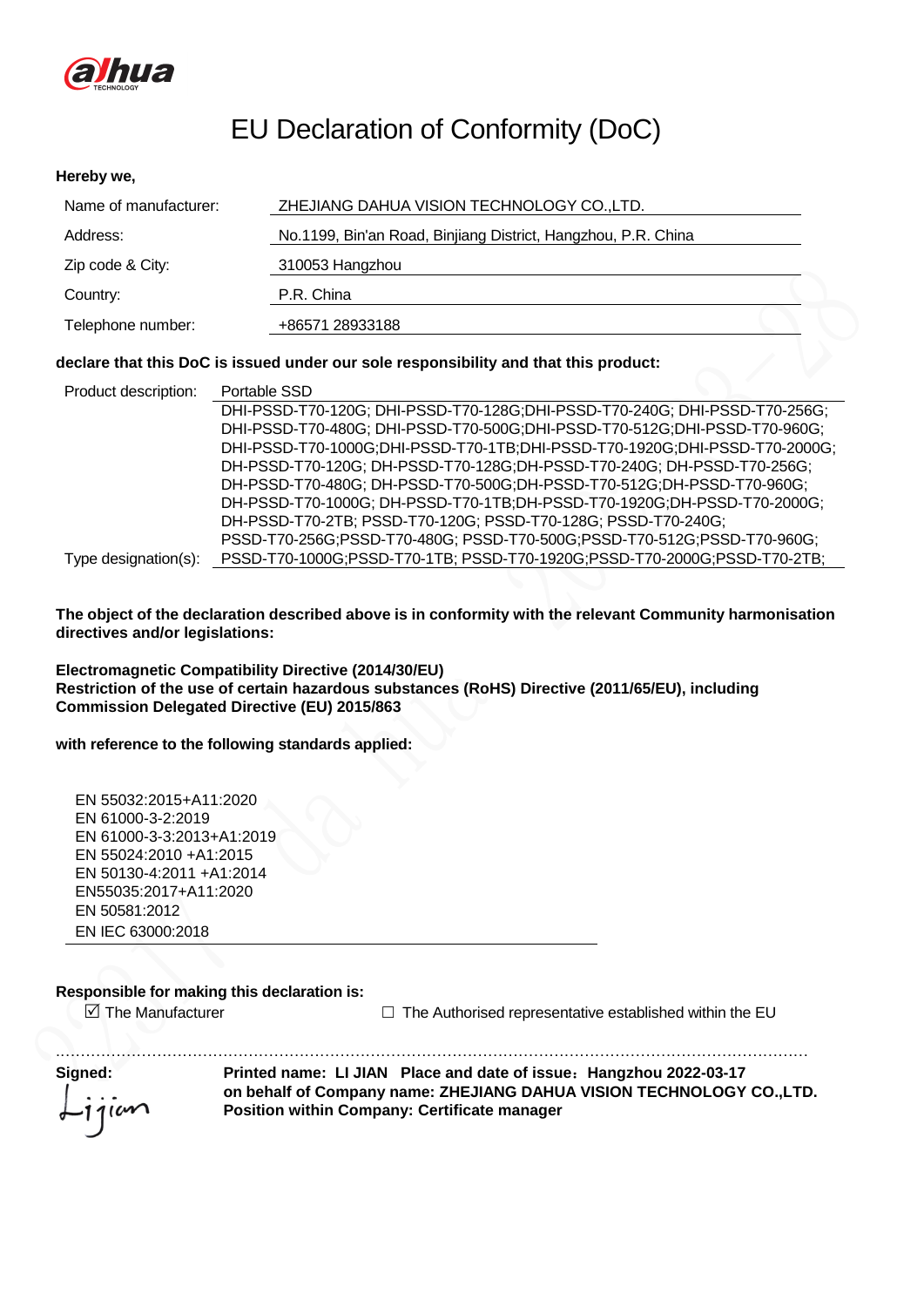

# Deklaracja Zgodności UE

#### **Niniejszym,**

| Nazwa producenta:      | ZHEJIANG DAHUA VISION TECHNOLOGY CO., LTD.         |  |
|------------------------|----------------------------------------------------|--|
|                        | No.1199, Bin'an Road, Binjiang District, Hangzhou, |  |
| Adres:                 | Chińska Republika Ludowa                           |  |
| Kod pocztowy & miasto: | 310053 Hangzhou                                    |  |
| Kraj:                  | Chińska Republika Ludowa                           |  |
| Numer telefonu:        | +86571 28933188                                    |  |

## **oświadczamy, że niniejsza Deklaracja Zgodności UE została wydana na naszą wyłączną odpowiedzialność oraz że ten produkt:**

| Opis produktu:  | Portable SSD                                                                |
|-----------------|-----------------------------------------------------------------------------|
|                 | DHI-PSSD-T70-120G; DHI-PSSD-T70-128G; DHI-PSSD-T70-240G; DHI-PSSD-T70-256G; |
|                 | DHI-PSSD-T70-480G; DHI-PSSD-T70-500G; DHI-PSSD-T70-512G; DHI-PSSD-T70-960G; |
|                 | DHI-PSSD-T70-1000G;DHI-PSSD-T70-1TB;DHI-PSSD-T70-1920G;DHI-PSSD-T70-2000G;  |
|                 | DH-PSSD-T70-120G; DH-PSSD-T70-128G;DH-PSSD-T70-240G; DH-PSSD-T70-256G;      |
|                 | DH-PSSD-T70-480G; DH-PSSD-T70-500G; DH-PSSD-T70-512G; DH-PSSD-T70-960G;     |
|                 | DH-PSSD-T70-1000G; DH-PSSD-T70-1TB;DH-PSSD-T70-1920G;DH-PSSD-T70-2000G;     |
|                 | DH-PSSD-T70-2TB; PSSD-T70-120G; PSSD-T70-128G; PSSD-T70-240G;               |
| Oznaczenie (-a) | PSSD-T70-256G;PSSD-T70-480G; PSSD-T70-500G;PSSD-T70-512G;PSSD-T70-960G;     |
| typu:           | PSSD-T70-1000G;PSSD-T70-1TB; PSSD-T70-1920G;PSSD-T70-2000G;PSSD-T70-2TB;    |
|                 |                                                                             |

**Opisany powyżej produkt jest zgodny z odpowiednimi dyrektywami harmonizującymi i/lub przepisami:**

**Dyrektywą Kompatybilności Elektromagnetycznej (2014/30/EU) Dyrektywą w sprawie ograniczenia stosowania substancji niebezpiecznych (2011/65/EU), włączając Delegowane Rozporządzenie Komisji (EU) 2015/863**

**w odniesieniu do następujących zastosowanych norm:**

EN 55032:2015+A11:2020 EN 61000-3-2:2019 EN 61000-3-3:2013+A1:2019 EN 55024:2010 +A1:2015 EN 50130-4:2011 +A1:2014 EN55035:2017+A11:2020

EN 50581:2012 EN IEC 63000:2018

### **Podmiotem odpowiedzialnym za wydanie deklaracji jest:**

**Producent Autoryzowany Przedstawiciel posiadający siedzibę w EU**

.………………………………………………………………………………………………………………………………… **Podpisane: nazwa: LI JIAN miejsce i data wydania**:**Hangzhou 2022-03-17 w imieniu firmy: ZHEJIANG DAHUA VISION TECHNOLOGY CO.,LTD. stanowisko w firmie: menadżer certyfikatów**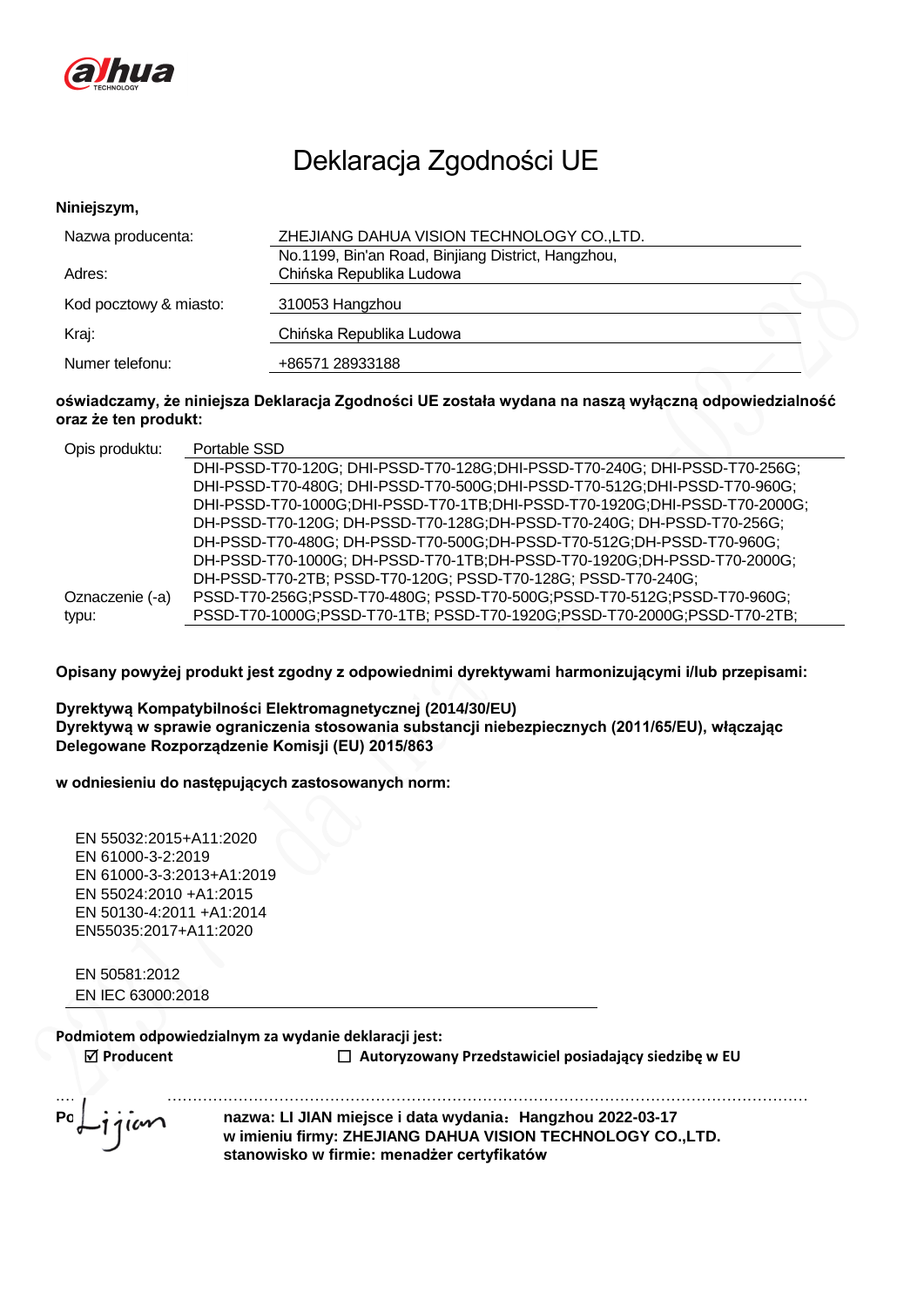

# EU Prohlášení o shodě

### **Společnost:**

| Název výrobce:   | ZHEJIANG DAHUA VISION TECHNOLOGY CO., LTD.                    |
|------------------|---------------------------------------------------------------|
| Adresa:          | No.1199, Bin'an Road, Binjiang District, Hangzhou, P.R. China |
| Město a PSČ:     | 310053 Hangzhou                                               |
| Země:            | Čínská lidová republika                                       |
| Telefonní číslo: | +86571 28933188                                               |

## **tímto prohlašuje, že toto Prohlášení o shodě je vydáno na její výhradní odpovědnost a týká se tohoto výrobku:**

| Popis výrobku: | Portable SSD                                                                |
|----------------|-----------------------------------------------------------------------------|
|                | DHI-PSSD-T70-120G; DHI-PSSD-T70-128G;DHI-PSSD-T70-240G; DHI-PSSD-T70-256G;  |
|                | DHI-PSSD-T70-480G; DHI-PSSD-T70-500G; DHI-PSSD-T70-512G; DHI-PSSD-T70-960G; |
|                | DHI-PSSD-T70-1000G;DHI-PSSD-T70-1TB;DHI-PSSD-T70-1920G;DHI-PSSD-T70-2000G;  |
|                | DH-PSSD-T70-120G; DH-PSSD-T70-128G;DH-PSSD-T70-240G; DH-PSSD-T70-256G;      |
|                | DH-PSSD-T70-480G; DH-PSSD-T70-500G; DH-PSSD-T70-512G; DH-PSSD-T70-960G;     |
|                | DH-PSSD-T70-1000G; DH-PSSD-T70-1TB;DH-PSSD-T70-1920G;DH-PSSD-T70-2000G;     |
|                | DH-PSSD-T70-2TB; PSSD-T70-120G; PSSD-T70-128G; PSSD-T70-240G;               |
| Typové         | PSSD-T70-256G;PSSD-T70-480G; PSSD-T70-500G;PSSD-T70-512G;PSSD-T70-960G;     |
| označení:      | PSSD-T70-1000G;PSSD-T70-1TB; PSSD-T70-1920G;PSSD-T70-2000G;PSSD-T70-2TB;    |
|                |                                                                             |

**Výše uvedený předmět prohlášení (výrobek) splňuje příslušné harmonizační směrnice a/nebo právními předpisy EU:**

**Směrnice o elektromagnetické kompatibilitě (2014/30/EU) Směrnice o omezení používání některých nebezpečných látek (RoHS) (2011/65/EU), včetně směrnice Komise v přenesené pravomoci (EU) 2015/863**

**s ohledem na dodržení následujících norem:**

EN 55032:2015+A11:2020 EN 61000-3-2:2019 EN 61000-3-3:2013+A1:2019 EN 55024:2010 +A1:2015 EN 50130-4:2011 +A1:2014 EN55035:2017+A11:2020

EN 50581:2012 EN IEC 63000:2018

**Odpovědný za vydání tohoto prohlášení je :**

**Výrobce Zplnomocněný zástupce se sídlem v EU**

………………………………………………………………………………………………………

 $\overline{\omega}$ 

**Podpis: Jméno: LI JIAN Místo a datum vydání**:**Hangzhou 2022-03-17 Za společnost: ZHEJIANG DAHUA VISION TECHNOLOGY CO.,LTD. Pozice ve společnosti: Certificate manager**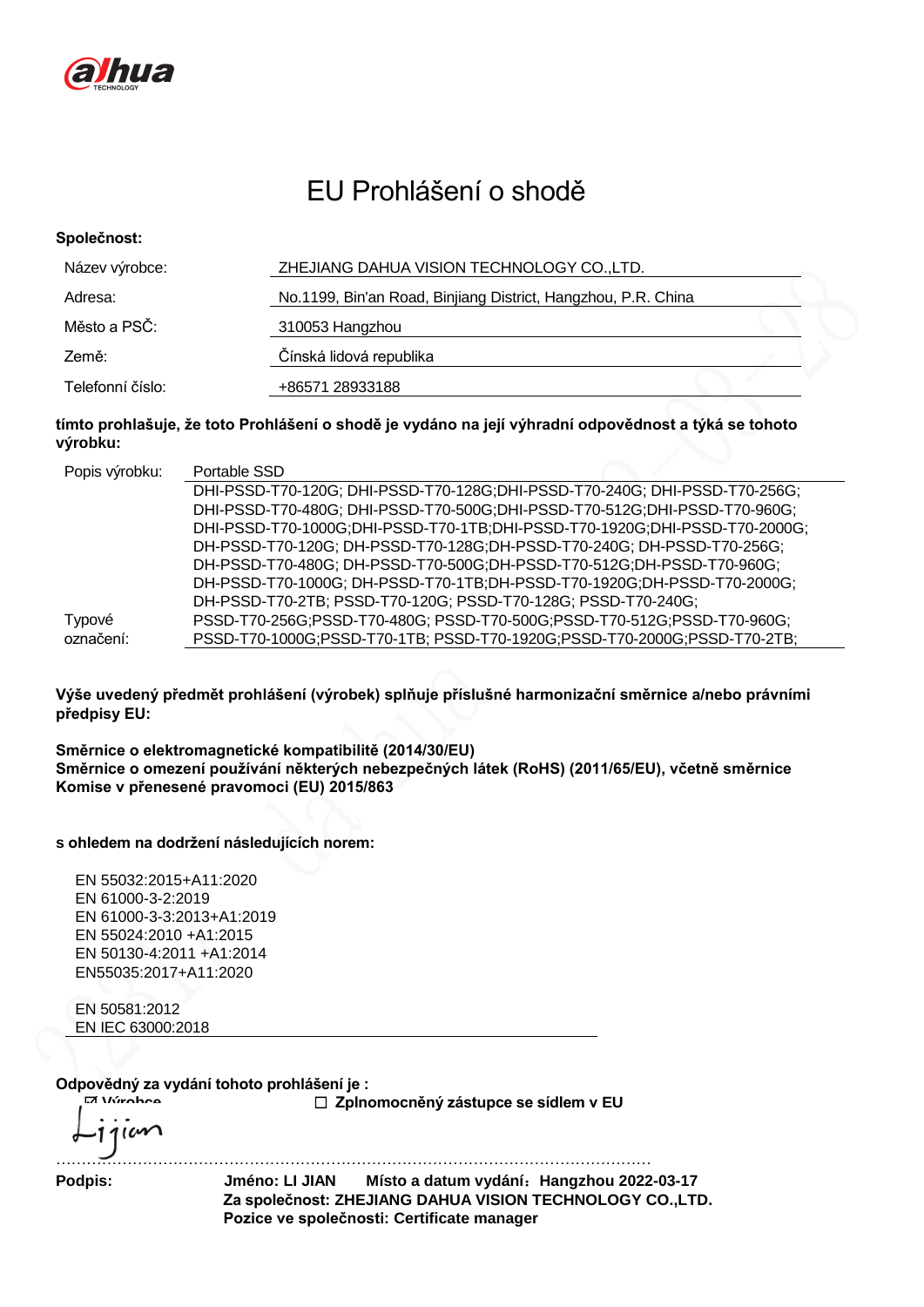

# EU-overensstemmelseserklæring

| Vi,                |                                                               |  |
|--------------------|---------------------------------------------------------------|--|
| Navn på producent: | ZHEJIANG DAHUA VISION TECHNOLOGY CO., LTD.                    |  |
| Adresse            | No.1199, Bin'an Road, Binjiang District, Hangzhou, P.R. China |  |
| Postnummer og by:  | 310053 Hangzhou                                               |  |
| Land:              | Kina                                                          |  |
| Telefonnummer:     | +86571 28933188                                               |  |

### **erklærer hermed, at denne overensstemmelseserklæring afgives alene på vores ansvar, og at dette produkt:**

| Produktbeskrivelse: Portable SSD |                                                                             |
|----------------------------------|-----------------------------------------------------------------------------|
|                                  | DHI-PSSD-T70-120G; DHI-PSSD-T70-128G;DHI-PSSD-T70-240G; DHI-PSSD-T70-256G;  |
|                                  | DHI-PSSD-T70-480G; DHI-PSSD-T70-500G; DHI-PSSD-T70-512G; DHI-PSSD-T70-960G; |
|                                  | DHI-PSSD-T70-1000G;DHI-PSSD-T70-1TB;DHI-PSSD-T70-1920G;DHI-PSSD-T70-2000G;  |
|                                  | DH-PSSD-T70-120G; DH-PSSD-T70-128G;DH-PSSD-T70-240G; DH-PSSD-T70-256G;      |
|                                  | DH-PSSD-T70-480G; DH-PSSD-T70-500G; DH-PSSD-T70-512G; DH-PSSD-T70-960G;     |
|                                  | DH-PSSD-T70-1000G; DH-PSSD-T70-1TB;DH-PSSD-T70-1920G;DH-PSSD-T70-2000G;     |
|                                  | DH-PSSD-T70-2TB; PSSD-T70-120G; PSSD-T70-128G; PSSD-T70-240G;               |
|                                  | PSSD-T70-256G;PSSD-T70-480G; PSSD-T70-500G;PSSD-T70-512G;PSSD-T70-960G;     |
| Typebetegnelser(r):              | PSSD-T70-1000G;PSSD-T70-1TB; PSSD-T70-1920G;PSSD-T70-2000G;PSSD-T70-2TB;    |

**som er genstanden for ovenstående erklæring, er i overensstemmelse med relevante EU-harmoniseringsdirektiver og/eller lovgivning:**

**Direktiv om harmonisering af medlemsstaternes lovgivning om elektromagnetisk kompatibilitet (2014/30/EU)**

**Direktiv om begræ nsning af anvendelsen af visse farlige stoffer i elektrisk og elektronisk udstyr (2011/65/EU), herunder Kommissionens delegerede direktiv (EU) 2015/863**

**Med henvisning til følgende anvendte standarder:**

EN 55032:2015+A11:2020 EN 61000-3-2:2019 EN 61000-3-3:2013+A1:2019 EN 55024:2010 +A1:2015 EN 50130-4:2011 +A1:2014 EN55035:2017+A11:2020

EN 50581:2012 EN IEC 63000:2018

**Ansvarlig for udarbejdelsen af denne deklaration er:**

 $\omega$ 

**Producenten Den indenfor EU godkendte repræsentant**

**Underskrift: Navn: LI JIAN Sted og dato**:**Hangzhou 2022-03-17 På vegne af selskabet: ZHEJIANG DAHUA VISION TECHNOLOGY CO.,LTD. Stilling i selskabet: Certificate manager**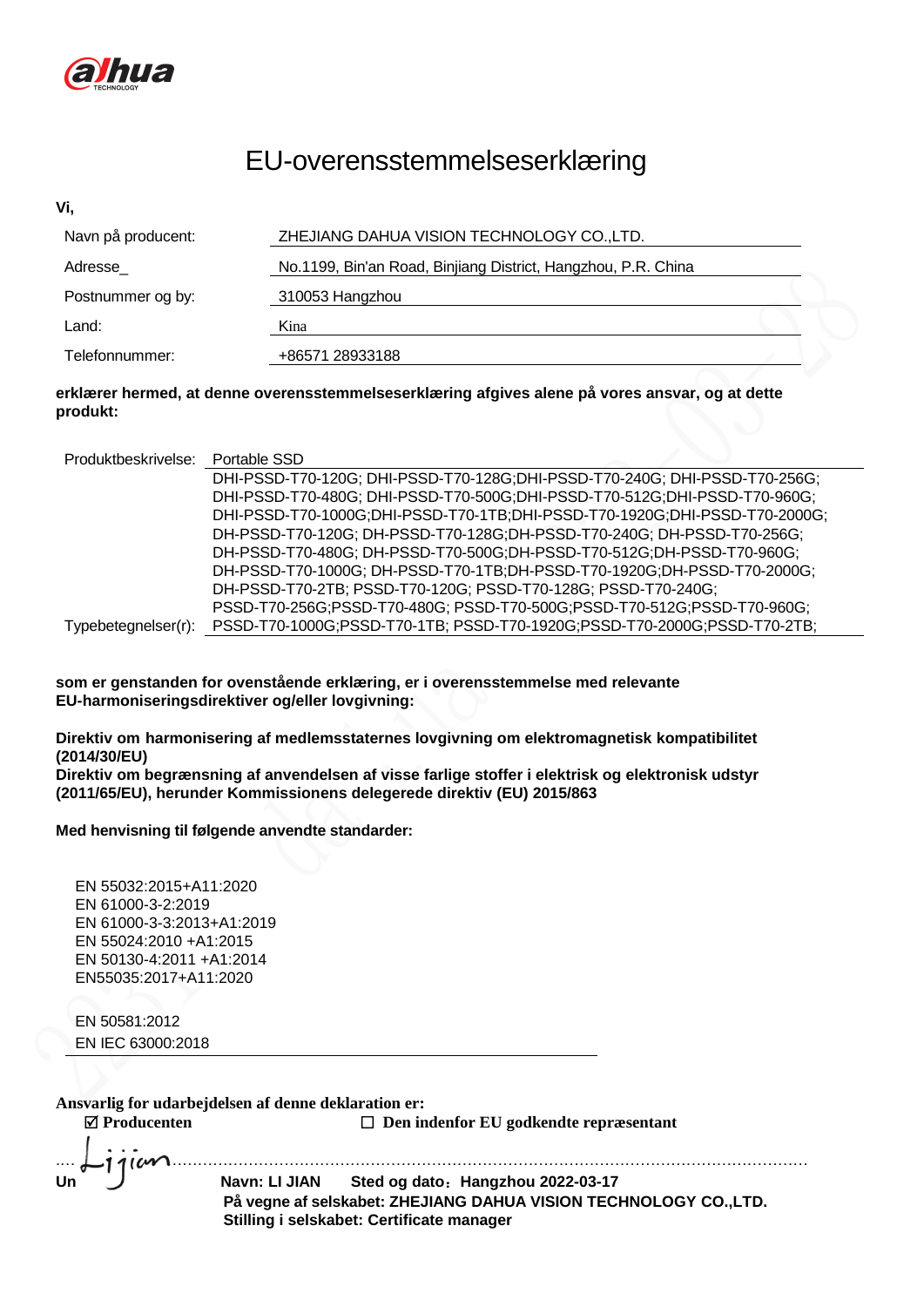

# EU Megfelelőségi Nyilatkozat (DoC)

| Ezúton mi, azaz      |                                                                         |
|----------------------|-------------------------------------------------------------------------|
| Gyártó neve:         | ZHEJIANG DAHUA VISION TECHNOLOGY CO., LTD.                              |
| Székhely:            | No.1199, Bin'an Road, Binjiang District, Hangcsou, Kínai Népköztársaság |
| Irányítószám, város: | 310053 Hangcsou                                                         |
| Ország:              | Kínai Népköztársaság                                                    |
| Telefonszám:         | +86571 28933188                                                         |

### **Nyilatkozunk, hogy a jelen Megfelelőségi Nyilatkozatot saját, kizárólagos felelősségünkre tesszük, az alábbi termék vonatkozásában:**

| Termékleírás:        | Portable SSD                                                                |
|----------------------|-----------------------------------------------------------------------------|
|                      | DHI-PSSD-T70-120G; DHI-PSSD-T70-128G; DHI-PSSD-T70-240G; DHI-PSSD-T70-256G; |
|                      | DHI-PSSD-T70-480G; DHI-PSSD-T70-500G; DHI-PSSD-T70-512G; DHI-PSSD-T70-960G; |
|                      | DHI-PSSD-T70-1000G;DHI-PSSD-T70-1TB;DHI-PSSD-T70-1920G;DHI-PSSD-T70-2000G;  |
|                      | DH-PSSD-T70-120G; DH-PSSD-T70-128G; DH-PSSD-T70-240G; DH-PSSD-T70-256G;     |
|                      | DH-PSSD-T70-480G; DH-PSSD-T70-500G; DH-PSSD-T70-512G; DH-PSSD-T70-960G;     |
|                      | DH-PSSD-T70-1000G; DH-PSSD-T70-1TB;DH-PSSD-T70-1920G;DH-PSSD-T70-2000G;     |
|                      | DH-PSSD-T70-2TB; PSSD-T70-120G; PSSD-T70-128G; PSSD-T70-240G;               |
|                      | PSSD-T70-256G;PSSD-T70-480G; PSSD-T70-500G;PSSD-T70-512G;PSSD-T70-960G;     |
| Típusmegjelölés(ek): | PSSD-T70-1000G;PSSD-T70-1TB; PSSD-T70-1920G;PSSD-T70-2000G;PSSD-T70-2TB;    |

**A fenti nyilatkozat tárgya megfelel a Közösségi harmonizációs irányelveknek és/vagy jogszabályoknak:** 

**Az elektromágneses összeférhetőségre vonatkozó tagállami jogszabályok harmonizálásáról szóló irányelv (2014/30/EU)**

**Az egyes veszélyes anyagok elektromos és elektronikus berendezésekben való alkalmazásának korlátozásáról szóló ("RoHS") irányelv (2011/65/EU) ideértve a Bizottság (EU) 2015/863 felhatalmazáson alapuló irányelvet a 2011/65/EU európai parlamenti és tanácsi irányelv II. mellékletének a korlátozott anyagok jegyzéke tekintetében történő módosításáról,**

### **valamint a következő szabványoknak:**

EN 55032:2015+A11:2020 EN 61000-3-2:2019 EN 61000-3-3:2013+A1:2019 EN 55024:2010 +A1:2015 EN 50130-4:2011 +A1:2014 EN55035:2017+A11:2020

EN 50581:2012 EN IEC 63000:2018

## **A nyilatkozat elkészítéséért felelős:**

**A gyártó Az EU-n belül meghatalmazott képviselő**

.………………………………………………………………………………………………………… **Autogram**: **Név nyomtatott betűkkel: LI JIAN Aláírás helye és ideje: Hangcsou, 2022-03-17 A ZHEJIANG DAHUA VISION TECHNOLOGY CO.,LTD. képviseletében Tisztsége a Társaságon belül: Megfelelőségi menedzser**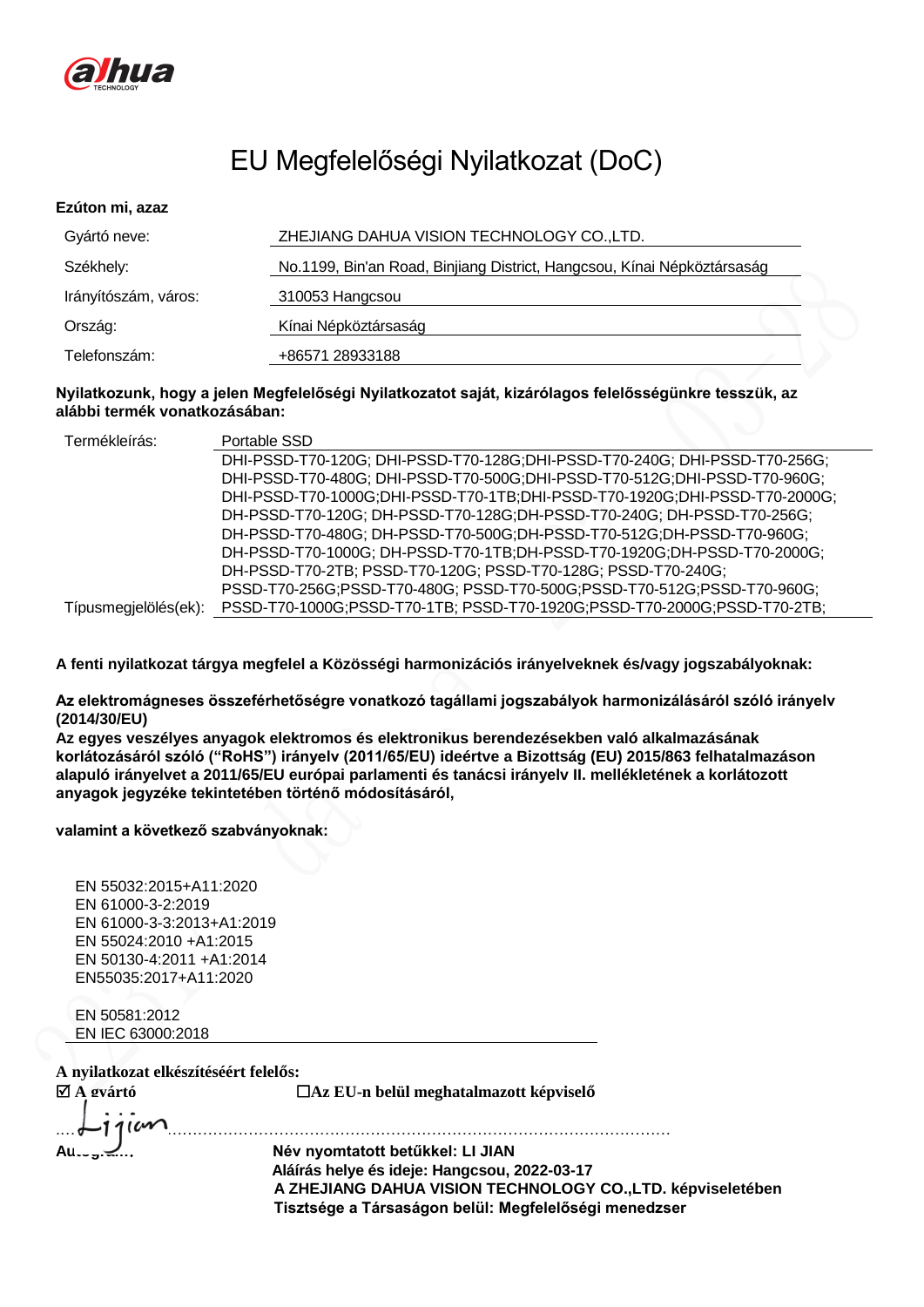

# Декларация за съответствие на ЕС (ДзС)

#### **С настоящото ние,**

|                       | ЧЖЕДЖЯН ДАХУА ВИЖЪН ТЕХНОЛОДЖИ КО. (ZHEJIANG DAHUA                   |
|-----------------------|----------------------------------------------------------------------|
| Име на производителя: | VISION TECHNOLOGY CO., LTD.)                                         |
|                       | No.1199, улица Бин'ан, район Бинджианг (Binjiang), Хангджу, Китайска |
| Адрес:                | Народна Република                                                    |
| Пощенски код и град:  | 310053 Хангджу (Hangzhou)                                            |
| Държава:              | Китайска Народна Република                                           |
| Телефонен номер:      | +86571 28933188                                                      |

#### **декларираме, че този документ се издава на наша единствена отговорност и че този продукт:** Описание на

| продукта:       | Portable SSD                                                                |
|-----------------|-----------------------------------------------------------------------------|
|                 | DHI-PSSD-T70-120G; DHI-PSSD-T70-128G;DHI-PSSD-T70-240G; DHI-PSSD-T70-256G;  |
|                 | DHI-PSSD-T70-480G; DHI-PSSD-T70-500G; DHI-PSSD-T70-512G; DHI-PSSD-T70-960G; |
|                 | DHI-PSSD-T70-1000G;DHI-PSSD-T70-1TB;DHI-PSSD-T70-1920G;DHI-PSSD-T70-2000G;  |
|                 | DH-PSSD-T70-120G; DH-PSSD-T70-128G;DH-PSSD-T70-240G; DH-PSSD-T70-256G;      |
|                 | DH-PSSD-T70-480G; DH-PSSD-T70-500G;DH-PSSD-T70-512G;DH-PSSD-T70-960G;       |
|                 | DH-PSSD-T70-1000G; DH-PSSD-T70-1TB;DH-PSSD-T70-1920G;DH-PSSD-T70-2000G;     |
|                 | DH-PSSD-T70-2TB; PSSD-T70-120G; PSSD-T70-128G; PSSD-T70-240G;               |
| Обозначение     | PSSD-T70-256G;PSSD-T70-480G; PSSD-T70-500G;PSSD-T70-512G;PSSD-T70-960G;     |
| на типа(овете): | PSSD-T70-1000G;PSSD-T70-1TB; PSSD-T70-1920G;PSSD-T70-2000G;PSSD-T70-2TB;    |

### **Продуктът в декларацията, описан по-горе, е в съответствие със хармонизиращи директиви и/или законодателства на Общността:**

**Директива 2014/30/ЕС за хармонизиране на законодателствата на държавите членки относно електромагнитната съвместимост** 

**Директива 2011/65/EU относно ограничението за употребата на определени опасни вещества в електрическото и електронното оборудване, включително Делегирана директива 2015/863 на Комисията** 

### **Във връзка със следните приложени стандарти:**

EN 55032:2015+A11:2020 EN 61000-3-2:2019 EN 61000-3-3:2013+A1:2019 EN 55024:2010 +A1:2015 EN 50130-4:2011 +A1:2014 EN55035:2017+A11:2020

EN 50581:2012 EN IEC 63000:2018

**Отговорността за изготвянето на тази декларация е на:**

**Производител Упълномощеният представител, установен в рамките на ЕС**

 $\begin{equation*} \begin{array}{r} \begin{array}{r} \begin{array}{r} \begin{array}{r} \begin{array}{r} \begin{array}{r} \begin{array}{r} \end{array} \\ \begin{array}{r} \end{array} \\ \begin{array}{r} \end{array} \\ \begin{array}{r} \end{array} \\ \end{array} \\ \end{array} \\ \begin{array}{r} \end{array} \\ \begin{array}{r} \end{array} \\ \begin{array}{r} \end{array} \\ \begin{array}{r} \end{array} \\ \end{array} \\ \end{array} \\ \end{equation*} \end{equation*} \end{equation*} \end{equation*} \begin{equation*} \begin{array}{r} \$ **Подпис: Име: LI JIAN Място и дата на издаване: Хангджу (Hangzhou) 2022-03-17 От името на компания: ЧЖЕДЖЯН ДАХУА ВИЖЪН ТЕХНОЛОДЖИ КО. (ZHEJIANG DAHUA VISION TECHNOLOGY CO.,LTD.)**

**Позиция в компанията: Мениджър по сертифицирането (Certificate manager)**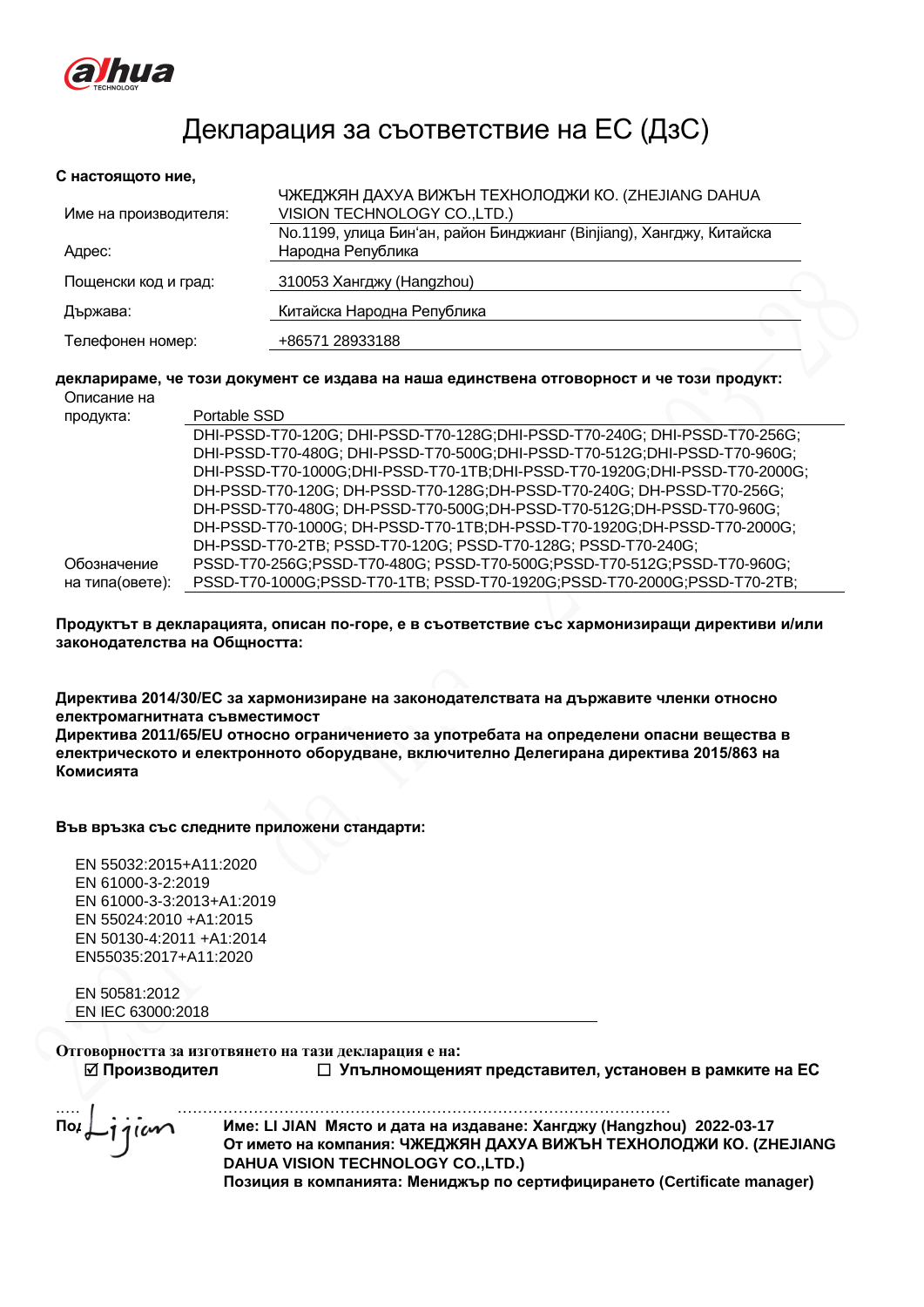

# Declarație de conformitate UE (DdC)

### **Prin prezenta,**

| Denumirea producătorului: | ZHEJIANG DAHUA VISION TECHNOLOGY CO.,LTD.<br>Str. Bin'an Nr. 1199, Districtul Binjiang, Hangzhou, Republica Populară |  |  |
|---------------------------|----------------------------------------------------------------------------------------------------------------------|--|--|
| Adresa:                   | Chineză                                                                                                              |  |  |
| Cod postal & Oras:        | 310053 Hangzhou                                                                                                      |  |  |
| Tară:                     | Republica Populară Chineză                                                                                           |  |  |
| Număr de telefon:         | +86571 28933188                                                                                                      |  |  |

### **declarăm că prezenta DdC este emisă pe propria răspundere și că acest produs:**

| Descrierea produsului: Portable SSD |                                                                             |
|-------------------------------------|-----------------------------------------------------------------------------|
|                                     | DHI-PSSD-T70-120G; DHI-PSSD-T70-128G;DHI-PSSD-T70-240G; DHI-PSSD-T70-256G;  |
|                                     | DHI-PSSD-T70-480G; DHI-PSSD-T70-500G; DHI-PSSD-T70-512G; DHI-PSSD-T70-960G; |
|                                     | DHI-PSSD-T70-1000G;DHI-PSSD-T70-1TB;DHI-PSSD-T70-1920G;DHI-PSSD-T70-2000G;  |
|                                     | DH-PSSD-T70-120G; DH-PSSD-T70-128G;DH-PSSD-T70-240G; DH-PSSD-T70-256G;      |
|                                     | DH-PSSD-T70-480G; DH-PSSD-T70-500G; DH-PSSD-T70-512G; DH-PSSD-T70-960G;     |
|                                     | DH-PSSD-T70-1000G; DH-PSSD-T70-1TB;DH-PSSD-T70-1920G;DH-PSSD-T70-2000G;     |
|                                     | DH-PSSD-T70-2TB; PSSD-T70-120G; PSSD-T70-128G; PSSD-T70-240G;               |
| Denumirea/Denumirile                | PSSD-T70-256G;PSSD-T70-480G; PSSD-T70-500G;PSSD-T70-512G;PSSD-T70-960G;     |
| tipului:                            | PSSD-T70-1000G;PSSD-T70-1TB; PSSD-T70-1920G;PSSD-T70-2000G;PSSD-T70-2TB;    |

**Obiectul declarației descrise mai sus este în conformitate cu directivele și/sau legislațiile de armonizare comunitare relevante:** 

**Directiva cu privire la compatibilitatea electromagnetică (2014/30/EU) Directiva privind restricțiile de utilizare a anumitor substanțe periculoase (RoHS) (2011/65/EU), inclusiv Directiva Delegată (UE) 2015/863 a Comisiei cu privire la următoarele standarde aplicate:**

EN 55032:2015+A11:2020 EN 61000-3-2:2019 EN 61000-3-3:2013+A1:2019 EN 55024:2010 +A1:2015 EN 50130-4:2011 +A1:2014 EN 55035:2017+A11:2020

EN 50581:2012 EN IEC 63000:2018

**Responsabilul de a face această declaraț ie este :**

**Producătorul Reprezentantul autorizat stabilit în UE**

.………………………………………………………………………………………………………… **Semnat: Nume în clar: LI JIAN Locul și data emiterii**:**Hangzhou 2022-03-17 În numele Societății: ZHEJIANG DAHUA VISION TECHNOLOGY CO.,LTD. Funcția în cadrul Societății: Manager Certificate**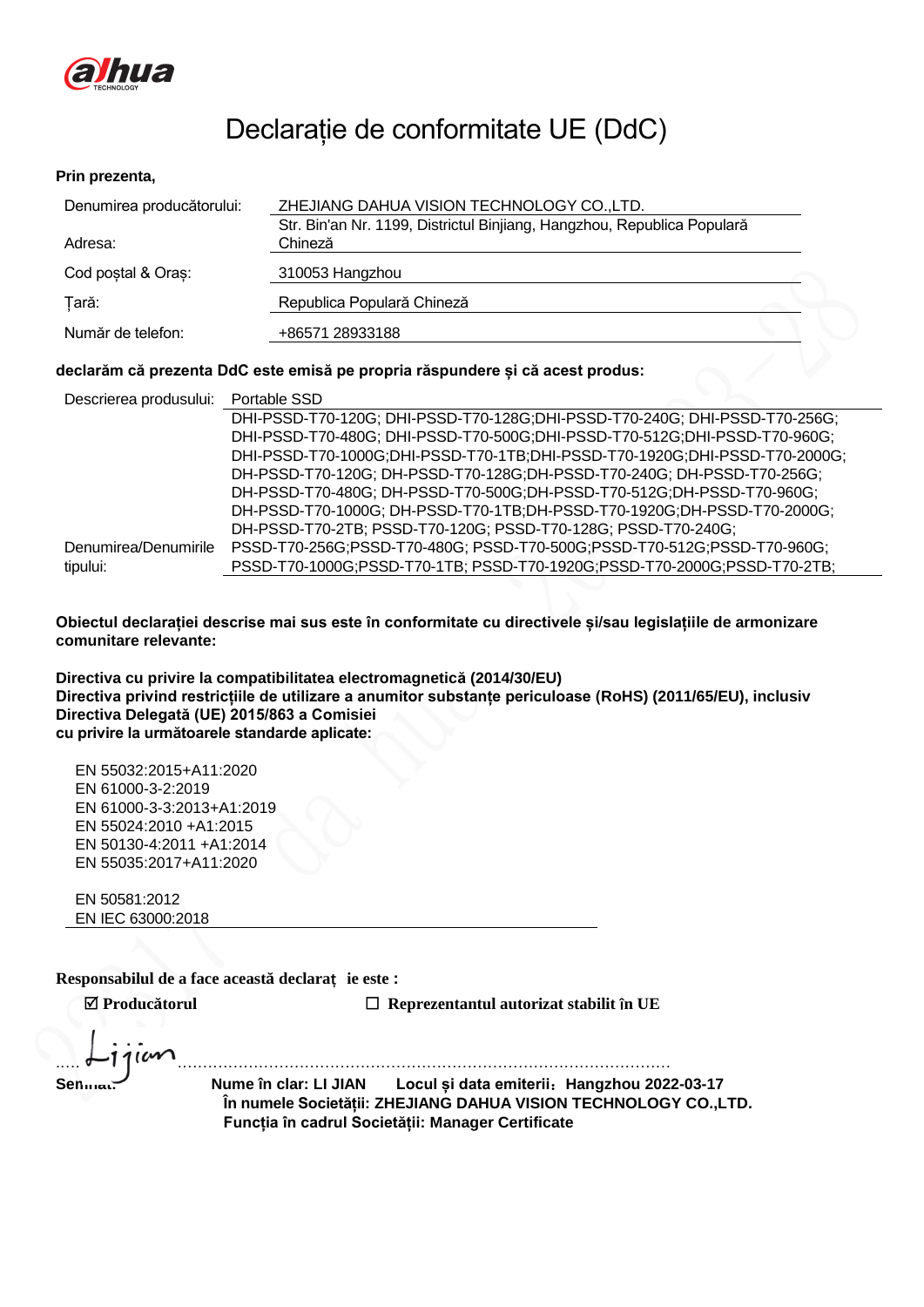

## EU Izjava o usaglašenosti (IoU) **Ovim mi,** Ime proizvođača: ZHEJIANG DAHUA VISION TECHNOLOGY CO.,LTD. Adresa: Br.1199, Bin'an Road, Binjiang District, Hangzhou, NR Kina Poštanski broj i grad: 310053 Hangzhou Država: NR Kina Br. telefona: +86571 28933188

## **izjavljujemo da je ova IoU izdata pod našom isključivom odgovornošću i da ovaj proizvod:**

| Opis proizvoda: | Portable SSD                                                                |
|-----------------|-----------------------------------------------------------------------------|
|                 | DHI-PSSD-T70-120G; DHI-PSSD-T70-128G; DHI-PSSD-T70-240G; DHI-PSSD-T70-256G; |
|                 | DHI-PSSD-T70-480G; DHI-PSSD-T70-500G; DHI-PSSD-T70-512G; DHI-PSSD-T70-960G; |
|                 | DHI-PSSD-T70-1000G;DHI-PSSD-T70-1TB;DHI-PSSD-T70-1920G;DHI-PSSD-T70-2000G;  |
|                 | DH-PSSD-T70-120G; DH-PSSD-T70-128G; DH-PSSD-T70-240G; DH-PSSD-T70-256G;     |
|                 | DH-PSSD-T70-480G; DH-PSSD-T70-500G; DH-PSSD-T70-512G; DH-PSSD-T70-960G;     |
|                 | DH-PSSD-T70-1000G; DH-PSSD-T70-1TB;DH-PSSD-T70-1920G;DH-PSSD-T70-2000G;     |
|                 | DH-PSSD-T70-2TB; PSSD-T70-120G; PSSD-T70-128G; PSSD-T70-240G;               |
|                 | PSSD-T70-256G;PSSD-T70-480G; PSSD-T70-500G;PSSD-T70-512G;PSSD-T70-960G;     |
| Oznake tipa:    | PSSD-T70-1000G;PSSD-T70-1TB; PSSD-T70-1920G;PSSD-T70-2000G;PSSD-T70-2TB;    |

**Predmet deklaracije opisan iznad je u saglasnosti sa relevantnim direktivama Zajednice o harmonizaciji i / ili zakonskim propisima:** 

**Direktiva o elektromagnetnoj kompatibilnosti (2014/30/EU) Direktiva o ograničenju upotrebe opasnih supstanci (RoHS) (2011/65/EU) uključujući Delegiranu direktivu Komisije (EU) 2015/863**

## **pozivajući se na sledeće primenjene standarde:**

| EN 55032:2015+A11:2020    |  |
|---------------------------|--|
| EN 61000-3-2:2019         |  |
| EN 61000-3-3:2013+A1:2019 |  |
| EN 55024:2010 +A1:2015    |  |
| EN 50130-4:2011 +A1:2014  |  |
| EN55035:2017+A11:2020     |  |
|                           |  |

EN 50581:2012 EN IEC 63000:2018

**Odgovorni za davanje ove izjave su :**

 **Proizvođač Ovlašćeni predstavnik sa sedištem u EU** .………………………………………………………………………………………………………………………………… **Potpisao/la: Štampano ime: LI JIAN Mesto i datum izdavanja**:**Hangzhou 2022-03-17 U ime kompanije ZHEJIANG DAHUA VISION TECHNOLOGY CO.,LTD. Pozicija unutar kompanije: Menadžer sertifikata**